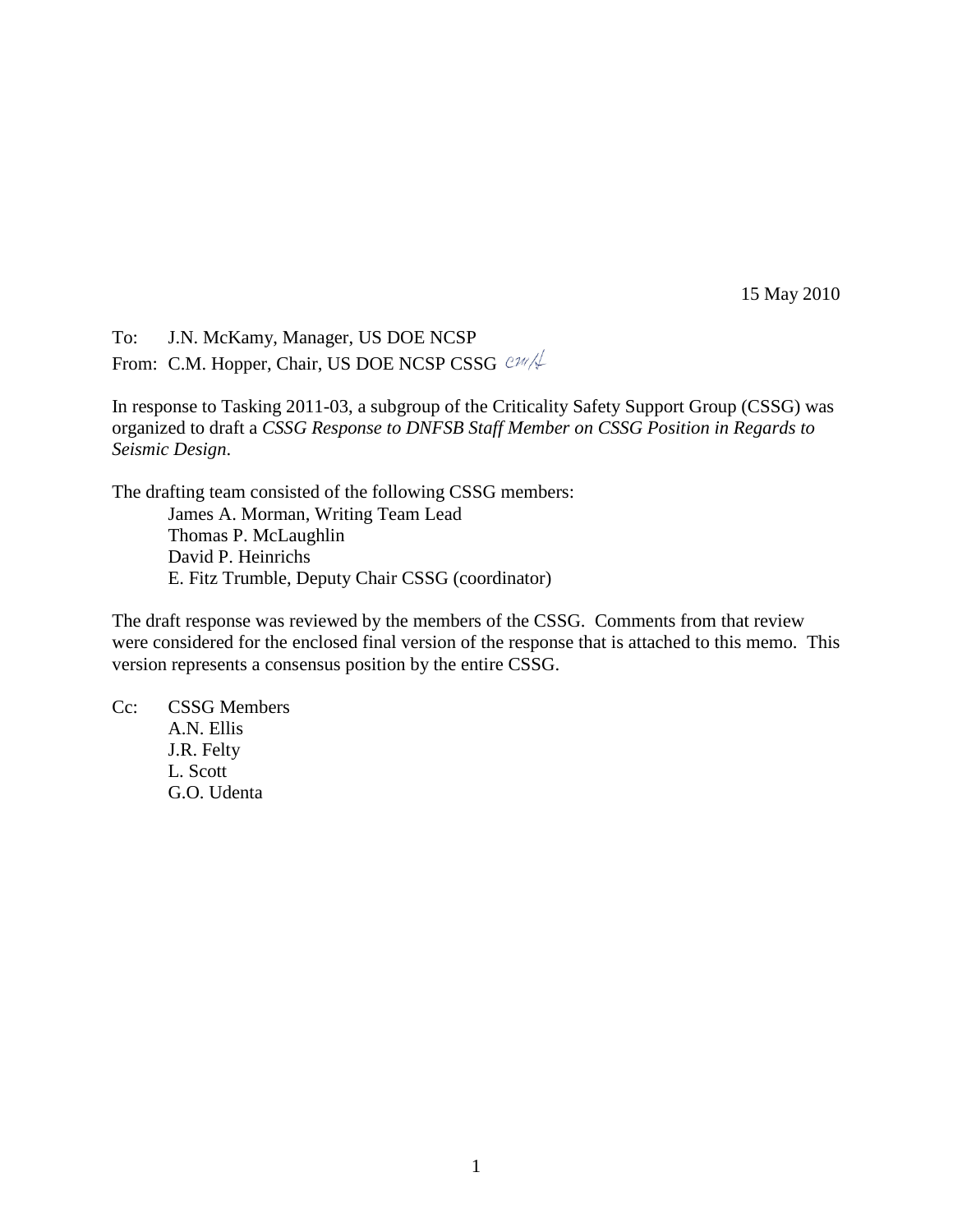## **CSSG Response to Tasking 2011-03** *CSSG Response to DNFSB Staff Member on CSSG Position in Regards to Seismic Design* **May 10, 2011**

In Tasking 2011-3 (included as Attachment 1), the Criticality Safety Support Group (CSSG) has been asked to respond to an email by Mr. Roy Kasdorf (included as Attachment 2) in which he questions the conclusions presented by the CSSG in the response to Tasking 2010-01, *Balanced Technical Approaches for Addressing Potential Seismically Induced Criticality Accidents in New Facility Design*, dated November 19, 2010 (included as Attachment 3). The following response represents the consensus opinion of the CSSG on Mr. Kasdorf's comments.

## Precluding Criticality Events

In the second paragraph of his email, Mr. Kasdorf cites Section III.3.a(1) of DOE O 420.1B which states that:

CSPs must be implemented to ensure that fissionable material operations will be evaluated and documented to demonstrate that operations will be sub-critical under both normal and credible abnormal conditions.

In the next paragraph, he cites DOE-STD-3009-94, which states in the content guidance for Chapter 6, Section 6.4.1, *Engineering Controls*, of a Documented Safety Analysis that:

This section summarizes the safety design limits on engineered controls, either passive or active, and the bases place on equipment designs or operations to ensure subcritical conditions under all normal, abnormal and accident conditions.

The CSSG agrees with these two excerpts, which are consistent with current DOE practices and are consistent with the CSSG response to Tasking 2010-01. In fact, these two statements are also consistent with the overarching nuclear criticality safety requirement that has been in force within the U.S. nuclear criticality safety community (both the DOE and NRC have accepted this requirement for decades) as stated in ANSI/ANS-8.1, paragraph 4.1.2:

Before a new operation with fissionable material is begun, or before an existing operation is changed, it shall be determined that the entire process will be subcritical under both normal and credible abnormal conditions.

DOE Order 420.1B and all its predecessor orders pertaining to nuclear criticality safety have always accepted this "shall" statement (i.e., a requirement) in ANS-8.1. In addition, no other DOE regulations (rules, orders, standards, etc.) have made statements that might be construed to modify this requirement. It is important to note that this requirement is based on the protection of personnel from excessive exposure caused by a credible criticality event.

## Seismic Design Criteria and Limit States

Thus, the CSSG agrees that a Design Basis Earthquake (DBE) should always be considered a "credible abnormal condition." While this may not always be spelled out as a specific event in Nuclear Criticality Safety Evaluations (NCSEs), the impacts of material and equipment movement and leaks should always be considered, even if they are addressed generically as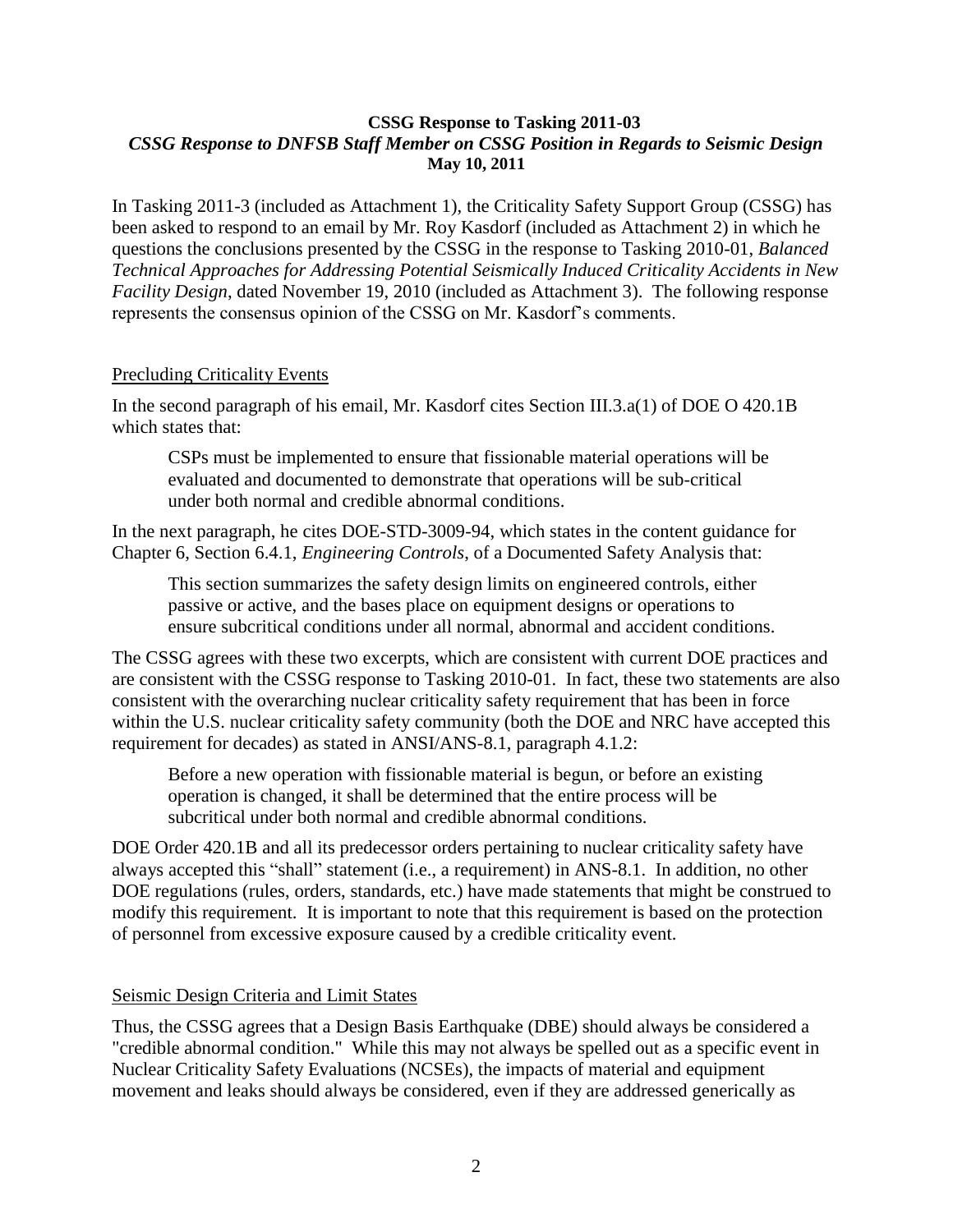situations caused by any number of possible events. Any engineered features required to ensure that such events do not lead to the credible likelihood of a criticality accident will be identified in the applicable NCSEs. If any such features are required to maintain their functionality following the DBE, the NCSEs will state this fact and the DSA for the facility or operation will assign the appropriate seismic design criterion (SDC) and limit state (LS).

The opening sentence in the fourth paragraph of Mr. Kasdorf's email is not correct. The cited requirements do not say that a criticality event must be precluded and there is no such statement in any DOE regulation. The requirement is to ensure that operations will be subcritical under all normal and credible abnormal conditions. If the abnormal conditions that follow a DBE have not been considered, the NCSE must be considered inadequate.

Also in his fourth paragraph, Mr. Kasdorf states that "seismic damage can only be precluded by assigning a seismic design category and limit state that prevents the criticality accident." This is perhaps the root of the misunderstanding with the CSSG response to Tasking 2010-01. It is not necessary in all cases to preclude seismic damage in order to preclude a criticality accident under DBE conditions.

As recommended in the conclusions of the CSSG Response to Tasking 2010-01, the role of the criticality safety engineer is to identify structures, systems and components (SSCs) for defensein-depth and worker safety based on their function credited in NCSEs. The selection of SDC and LS determines the risk of equipment failure beyond the specified deformation limit in a design DBE. The CSSG recommends that such seismic-induced deformation be considered the credible abnormal condition following the DBE. Key assumptions used to establish the LS of credible seismic-induced damage should be documented in the NCSE as required by DOE-STD-3007- 2007, Section II.G, "Credited Controls and Assumptions."

In many cases prevention of failure or deformation of equipment is not credited in the NCSEs for maintaining subcriticality following a DBE, and in such cases the CSSG recommended defaults of SDC-1 and LS-B are appropriate. The CSSG expectation is that engineering design features be sufficiently robust such that the DBE does not exceed the limit states credited in NCSEs as sufficiently functional to preclude a criticality accident. As stated in the CSSG response to Tasking 2010-01,

Significant cost savings may be realized though the appropriate assignment of seismic design criteria and limit states such as assigning limit state A for equipment that may be assumed to fail (no performance criteria credited in a criticality safety evaluation) or considering moderate (limit state B) or limited distortion (limit state C) based on crediting realism in the criticality safety evaluation rather than requiring no damage (limit state D) for reasons of convenience to the analyst. In any case, credited performance based on limited damage should be clearly identified in NCSEs as key assumptions per DOE-STD-3007-2007.

## The CSSG response also states that

Criticality safety engineers are encouraged to work closely with structural analysts to consider possible cost savings by suggesting innovative and inexpensive preventive measures such that seismic damage does not result in a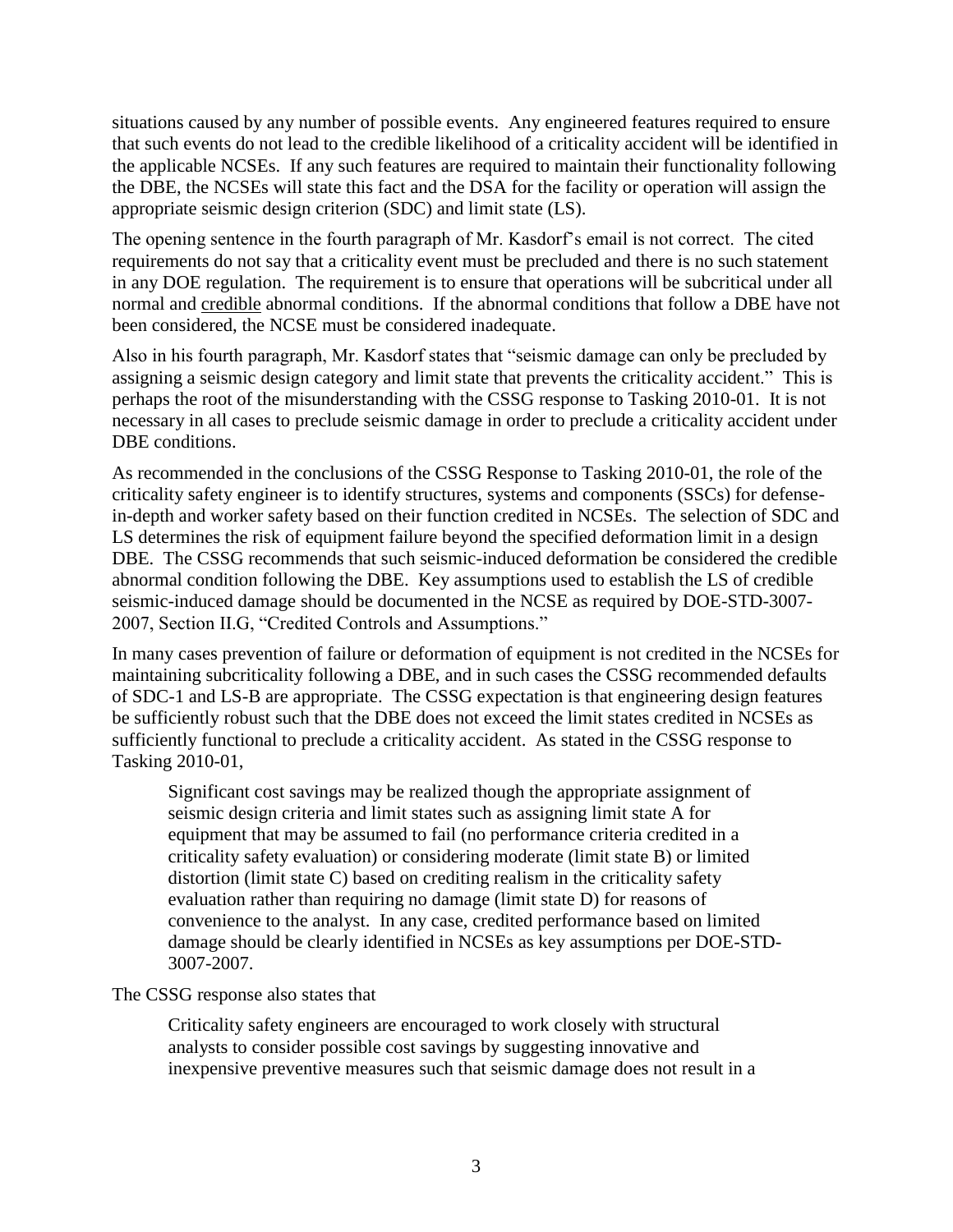criticality accident. This would permit limit states A, B and C and not require designing to the "no damage" limit state D.

Thus, in contrast to the conclusion by Mr. Kasdorf in paragraph five of his email, the CSSG conclusion is that the SDC and the LS should be assigned such that seismic damage up to that resulting from the DBE does not result in a criticality accident.

## Beyond Design Basis Accidents and Dose Consequences

While in the response to Tasking 2010-01 the CSSG did not recommend assignment of SDC and LS values based solely on dose consequences, dose does play a role when considering a Beyond Design Basis Earthquake (BDBE), especially in light of the fact that the SDC-1 through SDC-3 criteria are based on dose values (see Table A-1 of DOE-STD-1189-2008). As stated in the CSSG response to Tasking 2010-01,

Specifically, and consistent with the recent CSSG response to tasking 2010-02, it is concluded that criticality accidents are expected to be worker safety issues and not pose significant risks to co-located workers or the public.

It is this conclusion that led to the CSSG recommendation that in most cases SDC-1 and LS-B are appropriate for SSCs important to criticality prevention under DBE scenarios, provided that the applicable NCSEs do not identify more stringent criteria as being necessary to preclude a criticality accident.

Criticality safety programs (CSP) must also consider the effects of a BDBE, even though they are not considered credible upset or accident conditions. Note that in this context "not credible" does not imply that the event will never happen, but only that the probability of occurrence is so low that its consequences do not have to be analyzed in detail. DOE-STD-3007-2007, Section IV.B, *Need for Consideration of Beyond Design Basis Accidents*, provides additional guidance.

Therefore, this standard addresses both DBE criticality risks and BDBE criticality risks. A BDBE criticality accident in general is not expected to challenge the Evaluation Guideline of 25 rem to the maximum exposed offsite individual as defined in DOE-STD-3009-94, Change 3; consequently, no formal cost-benefit analysis is required. However, the evaluation of consequences of Beyond Design Basis Accidents (BDBAs) such as a BDBE leading to a criticality accident is required simply to provide insight into the magnitude of possible increased consequences for risk acceptance by DOE. Insights from BDBA analyses have the potential for identifying additional facility features that could prevent or reduce severe BDBA consequences.

The graded approach and common sense must always be applied when arriving at reasoned, costeffective risk control. In particular, if one were to conjecture a BDBE, the analyst would have to attempt to judge material movements under extreme conditions. This would generally be very difficult to forecast.

The primary goal of the criticality safety program following the ANS-8 standards is the protection of people from exposures to significant doses of radiation, preferably by prevention of the accident. If this can been accomplished by shielding inherent to the system, and/or evacuation from a potential criticality accident site then the CSE may be somewhat less rigorous in documenting subcriticality under extreme conditions. This is consistent with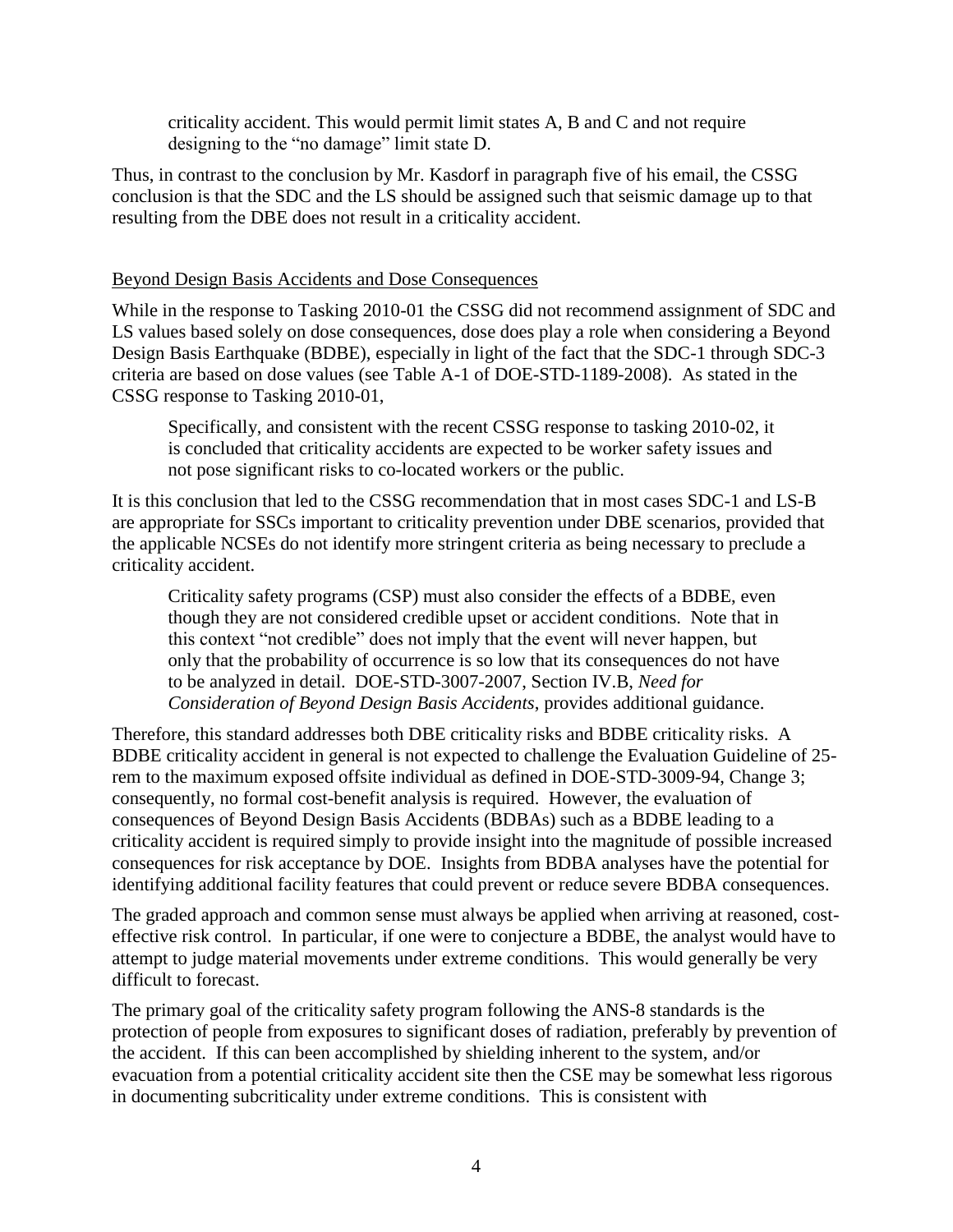ANSI/ANS-8.10, *Nuclear Criticality Safety in Operations with Shielding and Confinement*. ANSI/ANS-8.10 states that "distance may serve in lieu of some or all of the shielding, provided personnel entry into the intervening process is constrained", which would be the case post BDBE and then goes further to state that "…this may be reflected in reduced conservatism in the process analysis." As stated in the CSSG response to Tasking 2010-01,

DOE O 420.1B, Change 1, requires facilities or sites with hazardous materials to "have instrumentation or other means to detect and record the occurrence and severity of seismic events". Such instrumentation, if equipped with an immediate evacuation alarm or procedurally coupled with emergency evacuation procedures, would obviate the need for (costly) seismic tolerance of an installed criticality accident alarm system (CAAS). If a seismic instrument is credited with performing the immediate evacuation function, the Criticality Safety Program Description Document should describe compliance with ANSI/ANS-8.3, §5.3, "Seismic Tolerance".

It is in this context that the CSSG considered dose consequences, and did not base their general conclusions for SDC and LS assignments on dose consequences alone.

## Conclusion

In summary, in addition to the requirements in DOE-STD-1189-2008, the CSSG did consider design requirements for criticality safety as given in DOE O 420.1B, DOE-STD-3009-94, DOE-STD-3007-2007 and the accompanying series of ANSI/ANS-8 criticality safety standards. The conclusion that SDC-1 and LS-B may be assigned to SSCs important to criticality safety is valid, provided that NCSEs show that no credible upset condition, including the potential SSC damage/deformation caused by the DBE consistent with the SDC and LS selected, results in a criticality accident. The CSSG recommendation for the SDC and LS assignments is not based on dose considerations alone.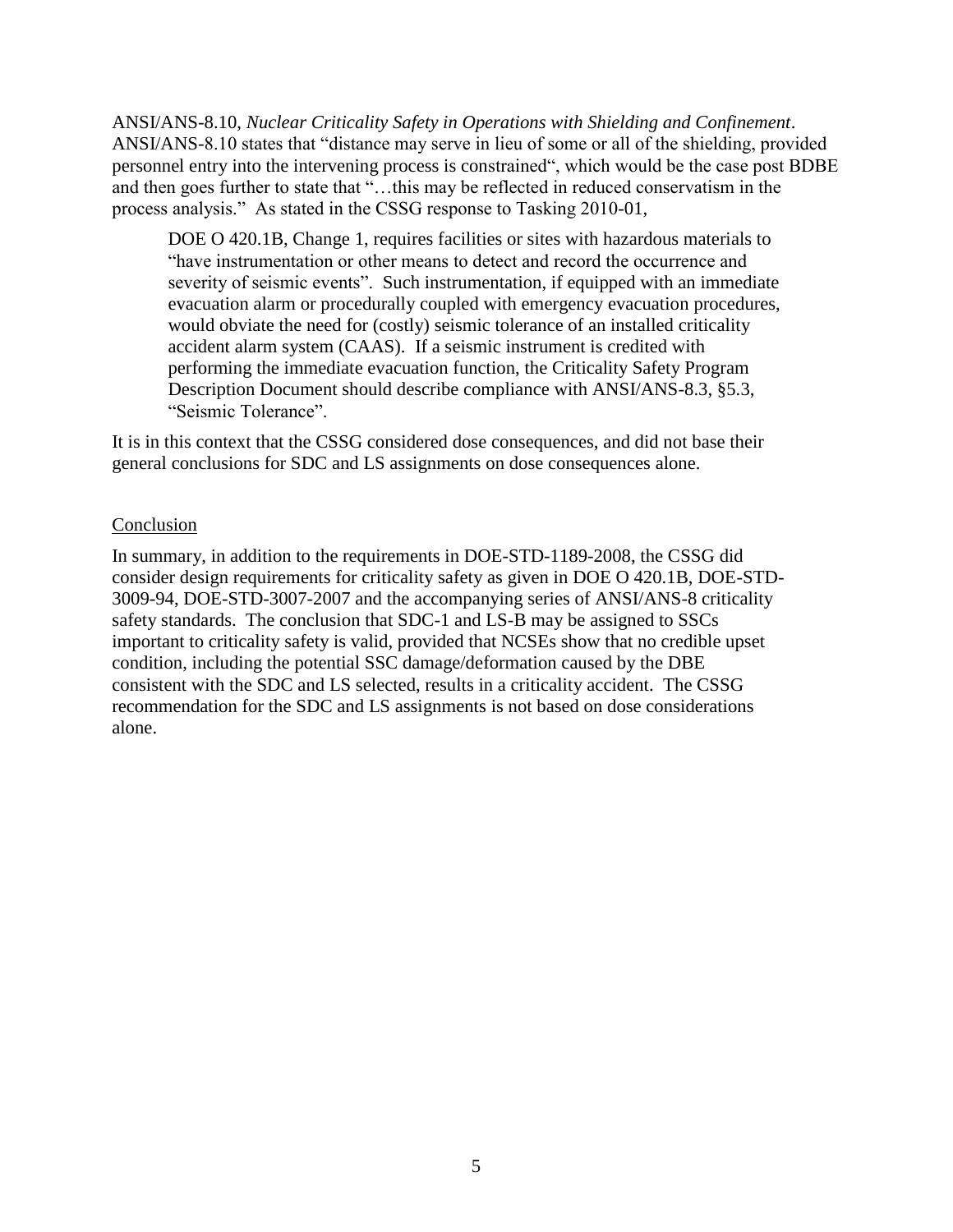## **Attachment 1**

CSSG TASKING 2011-03 Date Issued: April 26, 2011

#### **CSSG Response to DNFSB Staff Member on CSSG Position Task Title:** in Regards to Seismic Design

#### **Task Statement:**

The CSSG is directed to develop a response from the CSSG to the email from DNFSB staff member Roy Kasdorf dated April 7, 2011. The email is included as Attachment 1 to this tasking statement.

The CSSG should create a small subgroup to respond to the questions and comments by Mr. Kasdorf which are included in his email. His comments are related to the CSSG response to Tasking 2010-1, Balanced Technical Approaches for Addressing Potential Seismically Induced Criticality Accidents in New Facility Design, dated November 19, 2010.

#### **Resources:**

The CSSG chair will create a subgroup (having two to three members) of the CSSG to support the response development. When a draft is ready for review, the CSSG will review the draft and provide comments to the CSSG Deputy Chair, who will address the comments and forward the resulting response to CSSG Chair for transmittal to the NCSP Manager. Contractor CSSG members of the team will use their FY11 NCSP CSSG support funding as appropriate; DOE CSSG members of the team will utilize support from their site offices. CSSG emeritus members may be included in the team on a voluntary basis.

#### **Task Deliverables:**

- 1. CSSG response team develops draft response to DNFSB staff questions by April 29, 2011.
- 2. CSSG to provide comments on the draft response to the CSSG Deputy Chair by May 4th.
- 3. CSSG Deputy Chair to consolidate comments and provide revised draft to the CSSG for concurrence by May 9th.
- 4. CSSG Chair briefs the NCSP Manager on the response by May 10, 2011.
- 5. CSSG Chair transmits the CSSG response to NCSP Manager by May 13, 2011.

Task Due Date: May 13, 2011

Signed: Jany 1 ME Kany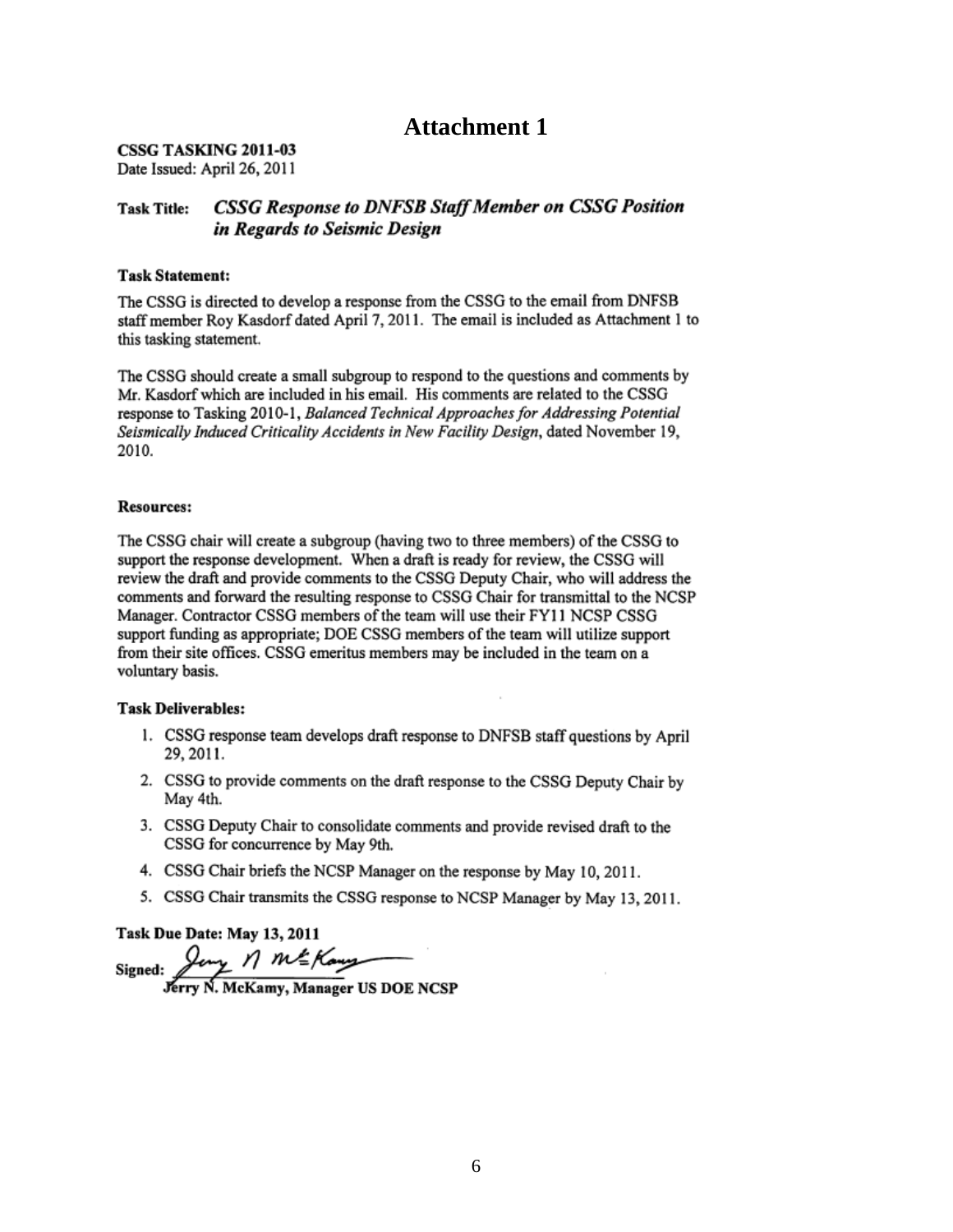# **Attachment 2**

Email from Roy Kasdorf to Jerry McKamy

From: Roy Kasdorf [\[mailto:ROYK@DNFSB.GOV\]](mailto:ROYK@DNFSB.GOV) Sent: Thursday, April 07, 2011 10:13 AM To: McKamy, Jerry Cc: Ernest Elliott; Tontodonato, Rich <Alert>; Timothy Dwyer Subject: CSSG position on seismic accidents

Jerry

I just read the recent NNSA Tech Bulletin containing your CSSG response to Tasking 2010-01 on seismically induced criticality accidents. While I don't argue with your interpretation of STD-1189 application of dose consequences, I am very concerned that you have missed the fact that there are other design requirements that go beyond O 413.3 and STD-1189.

O420.1 requires that "CSPs must be implemented to ensure that fissionable material operations will be evaluated and documented to demonstrate that operations will be sub-critical under both normal and credible abnormal conditions." I consider a seismic event a credible abnormal condition.

STD-3009 guidance for criticality controls states, "... summarize the safety design limits on engineered controls, either passive or active, and the bases placed on equipment designs or operations to ensure subcritical conditions under all normal, abnormal, and accident conditions." I interpret this mean that a criticality should be prevented under accident (seismic) events.

These design requirements say a criticality event must be precluded. This is regardless of the dose consequences which we understand is typically a localized event. In particular for design of new facilities, if a criticality event can be caused by the seismic event --- lost of configuration, fissile material tanks rolling around, primary confinement rupture, etc --- then is must be precluded. Seismic damage can only be precluded by assigning a seismic design category and limit state that prevents the criticality event. SDC-1 in general doesn't not provide seismic integrity when subjected to a DBE.

I disagree with the papers conclusion that the seismic design category and limit state can be assigned based on dose consequences in this case where there are other design requirements that must be met.

What consideration was given by the CSSG to these other design requirements in reaching the papers conclusion?

**Regards** Roy Kasdorf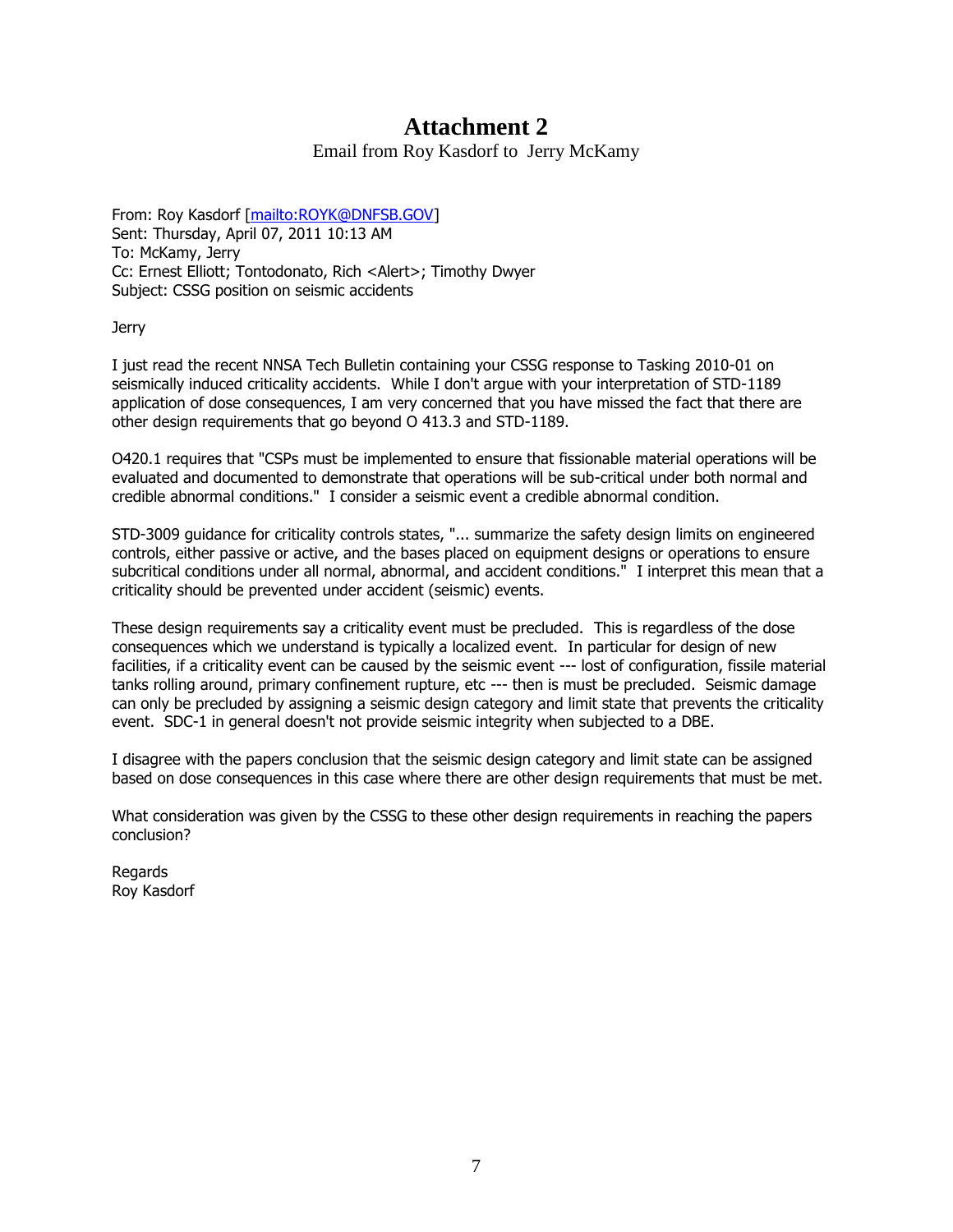## **Attachment 3**

## **CSSG Response to Tasking 2010-01**  *Balanced Technical Approaches for Addressing Potential Seismically Induced Criticality Accidents in New Facility Design*  **19 November 2010**

### **Executive Summary**

The Criticality Safety Support Group (CSSG) was directed in Tasking 2010-01 to develop a white paper on the use of balanced technical approaches for addressing potential seismically induced criticality accidents in new nuclear facility design (see Attachment 1). This white paper addresses this tasking by providing a thorough review of regulatory compliance issues and by providing recommendations for the application of a graded approach using sound practical judgment regarding risk and cost-benefit considerations.

Generally, it is recommended that criticality safety engineers participate in all stages of the design process, including the conceptual design phase, to ensure proper hazard categorization of the facility based on radiological risks and to ensure the assignment of the appropriate seismic design criteria and limit states to structures, systems and components important for the prevention of criticality accidents.

Specifically, and consistent with the recent CSSG response to tasking 2010-02, it is concluded that criticality accidents are expected to be worker safety issues and not pose significant risks to colocated workers or the public. Thus, Seismic Design Criteria (SDC) 1 is appropriate for structures and equipment important to criticality accident prevention. Also, it is recommended that emergency plans and procedures associated with earthquakes address personnel evacuation. This could prevent large expenditures that might otherwise be spent on making a criticality accident alarm system seismically tolerant.

### **Hazard Categorization**

Early in the design process, DOE O 413.3A, Change 1, and DOE-STD-1189, require development of a Conceptual Safety Design Report that: (a) identifies and analyzes the primary facility hazards – including criticality hazards; (b) identifies and analyzes facility design basis accidents – including the design basis earthquake (DBE); (c) determines the preliminary seismic design category for the facility; (d) determines the safety class and safety significant structures, systems, and components (SSC); and (e) establishes the preliminary hazard categorization of the facility.

The CSSG Response to Tasking 2010-02 provides detailed guidance on the "Role of Criticality Safety in Facility Hazard Categorization". That CSSG guidance concludes that facilities with credible criticality accident risks should be classified no greater than Hazard Category 3 based on the localized radiological consequences of actual and realistically postulated criticality accidents. In particular, the CSSG Response to Tasking 2010-02 documents that historical criticality accidents and reasonably postulated potential accidents are highly likely to produce doses at 100 meters that are less than 0.5 rad and doses to the public that are negligible. These consequences for the postulated accidents do not take into consideration radiation shielding present in facility construction or process equipment that would further reduce radiological consequences. Therefore, the appropriate seismic design category for the facility for criticality safety is SDC-1 with no facility-level safety class or safety significant SSCs based on the criteria of DOE-STD-1189, Appendix A, §A.2.1, "Public Protection Criteria", and §A.2.2, "Collocated Worker Protection Criteria", respectively.

If dose assessment in or near specific facility structures is desired, guidance on criticality accident sources term and radiation dose estimations are available in American National Standard ANSI/ANS-8.23, Nuclear Criticality Accident Emergency Planning and Response.

## **Seismic Design Criteria, Performance Goals and Limit States**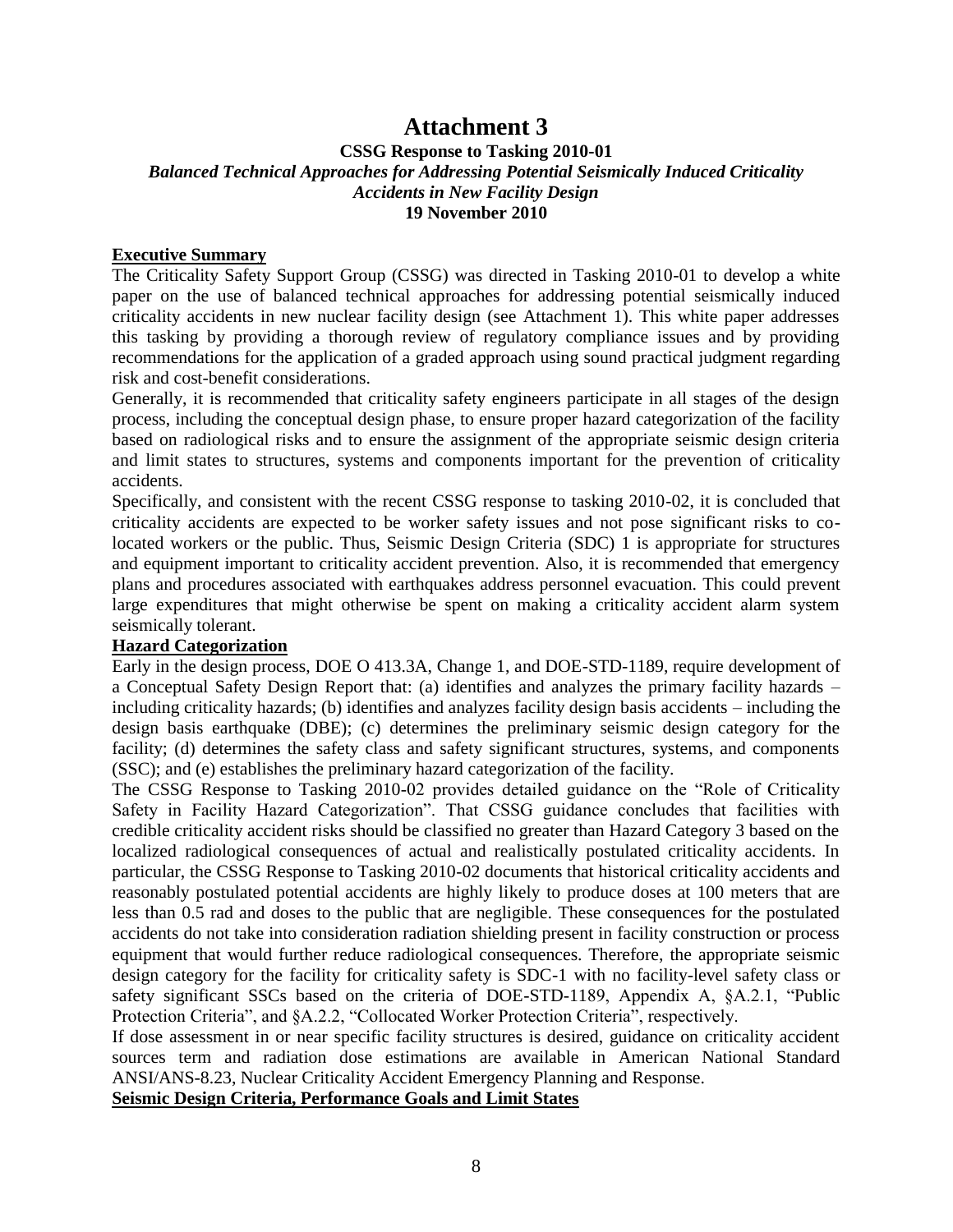The primary guidance documents for assessing any seismic event – including criticality accidents induced by an earthquake – in new facility design are DOE-STD-1189, ANSI/ANS-2.26, ASCE/SEI 7-05 and ASCE/SEI 43-05. These standards provide a graded approach in the form of seismic design criteria, performance goals and limit states (LS).

The seismic design criteria are based on total effective dose equivalent (TEDE) consequences to the public and collocated workers as shown in Table 1. Collocated workers are defined in DOE-STD-1189 as workers 100 meters distant from the criticality accident (i.e., "the release point") or from the building perimeter.

| Unmitigated Consequence of SSC Failure from a Seismic Event |                                                          |                                         |  |
|-------------------------------------------------------------|----------------------------------------------------------|-----------------------------------------|--|
| Category                                                    | Collocated Worker at 100 m                               | Public                                  |  |
| $SDC-1$                                                     | Dose $<$ 5 rem                                           | N/A                                     |  |
| $SDC-2$                                                     | $5$ rem $\langle$ Dose $\langle 100 \text{ rem} \rangle$ | $5$ rem $\langle$ Dose $\langle$ 25 rem |  |
| $SDC-3$                                                     | 100 rem $\langle$ Dose                                   | $25$ rem $\langle$ Dose                 |  |

Table 1. Seismic Design Criteria (SDC)

The target performance goal for each SDC, shown in Table 2, is the mean annual probability of exceedance of the specified limit state of structures and equipment due to the design seismic event. The corresponding qualitative likelihood based on the criteria of DOE-STD-3009 is also provided in the table.

| Table 2. Target I chomitance Goal for SDC |                                    |                             |  |
|-------------------------------------------|------------------------------------|-----------------------------|--|
| SDC                                       | <b>Target Performance Goal</b>     | Qualitative Likelihood      |  |
|                                           | $< 1 \times 10 - 3 \text{ yr} - 1$ | Unlikely                    |  |
|                                           | $<$ 4 x 10 -4 yr -1                | Unlikely                    |  |
|                                           | $\sim$ 1 x 10 -4 yr -1             | Unlikely/Extremely Unlikely |  |
|                                           | $\sim$ 4 x 10 -5 yr -1             | <b>Extremely Unlikely</b>   |  |
|                                           | $\sim$ 1 x 10 -5 yr -1             | <b>Extremely Unlikely</b>   |  |

Table 2. Target Performance Goal for SDC

Note that the target performance goal frequency (for facility structures and equipment) is different than the frequency of the design basis earthquake (DBE), which is specified as a 2500-year return (mean) event for SDC-1, SDC-2, SDC-3 and SDC-4. The principal difference being that the design methods are specified by the U.S. Geological Survey, International Building Code, and ASCE/SEI 7- 05 for SDC-1 and SDC-2; and, ASCE/SEI 43-05, ANSI/ANS-2.26, ANSI/ANS-2.27 and ANSI/ANS-2.29 for SDC-4. For SDC-5, the DBE is a 10,000-year (mean) event using the same design methods as SDC-4.

The limit states provided in Table 3 are deformation limits to be credited in safety analyses, including criticality safety evaluations, for the response of facility structures or equipment to the design basis earthquake. In criticality safety evaluations, such seismic-induced deformation should be considered the "credible abnormal conditions" for compliance with American National Standard ANSI/ANS-8.1-1998, Nuclear Criticality Safety in Operations with Fissionable Material Outside Reactors, §4.1.2, "Process Analysis".

| LS | <b>Structural Deformation Limits</b>          | Damage                      |
|----|-----------------------------------------------|-----------------------------|
|    | Large permanent distortion, short of collapse | Significant damage          |
|    | Moderate permanent distortion                 | Generally repairable damage |
|    | Limited permanent distortion                  | Minimal damage              |
|    | <b>Essentially elastic behavior</b>           | No damage                   |

Table 3. Structural Deformation Limit States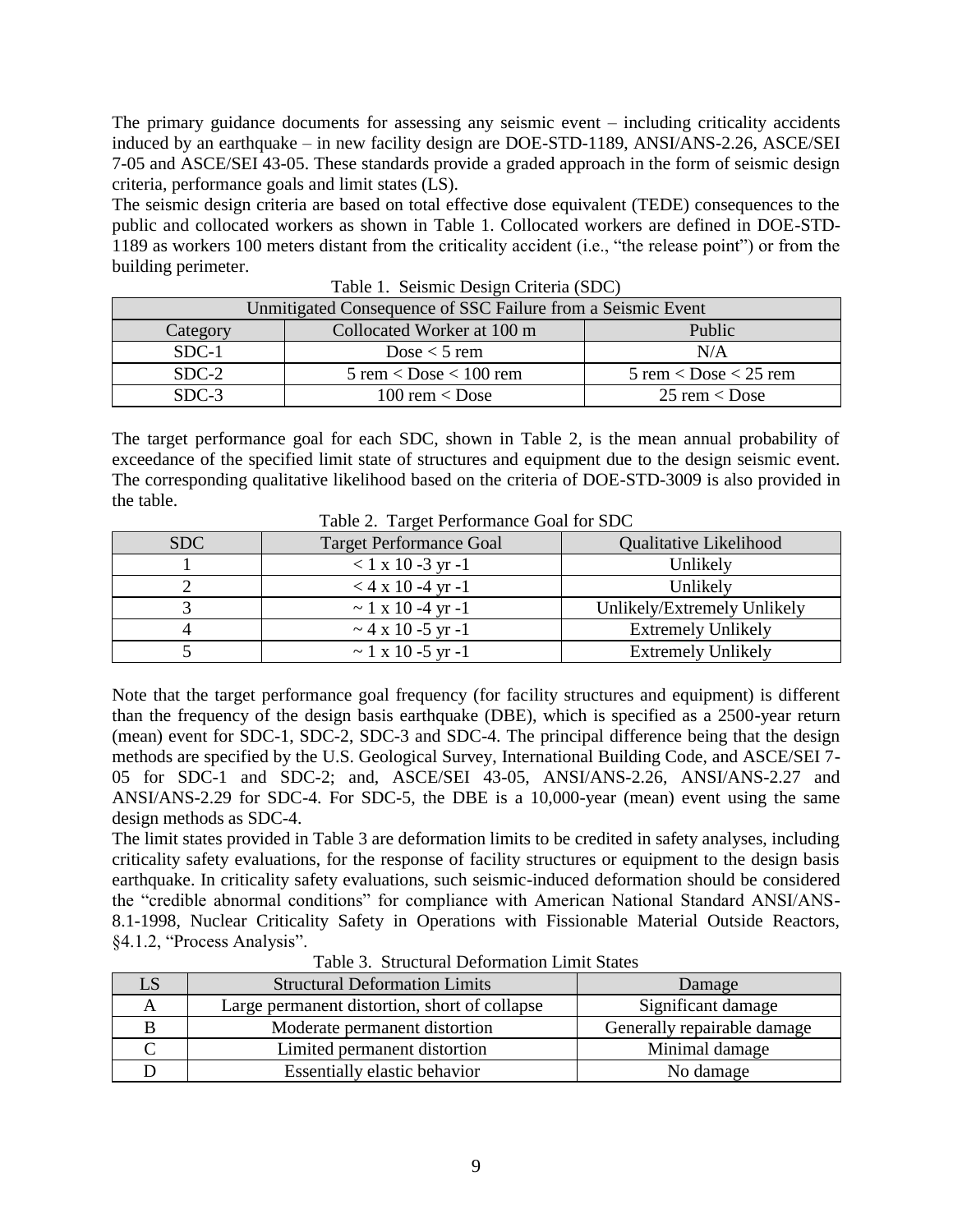Together, the SDC, design basis earthquake, target performance goal, and limit state establish the design and construction practices to be applied to facility SSCs. In the case of SDC-1 and SDC-2, the seismic design criteria are provided in ASCE/SEI 7-05; whereas ASCE/SEI 43-05 applies to SDC-3, SDC-4 and SDC-5.

The limit state to address equipment-distortion related criticality concerns will be no worse than limit state B in most cases. The structures or vessels specified as safety significant SSCs would be selected from the control set identified in the nuclear criticality safety evaluation (NCSE) and the documented safety analysis for each accident of concern. The SSC safety function described in the safety basis documentation would prevent fissile material from reaching the critical state. SSCs may suffer some loss of stiffness and strength in a seismic event, but still maintain the ability to provide the safety function described in the safety basis. The design team should carefully consider the increased cost of a more conservative design before specifying criteria beyond limit state B.

Equipment distortion/breakage leading to a potential criticality accident would primarily involve vessels that contain larger volumes and fissile masses in liquid forms or possibly large quantity vault storage. For example, fissile-bearing liquid leaking from pipes and process vessels could potentially flow into a sump or other unfavorable geometry location. Usually this is readily foreseen as a possibility and precluded with relatively inexpensive measures involving the application of neutron absorbers. Criticality concerns associated with loss of container spacing in vault storage subsequent to a seismic event are also often readily precluded by either seismic qualification of the shelving arrangement or by fissile density measures associated with container fissile mass limits and sizes.

Due to the expected, very limited consequences of a seismically induced criticality accident, safety class SSCs for protection of the public and safety significant SSCs for protection of the collocated worker are not expected to be identified in hazard analysis documentation addressing the criticality hazard. However, hazard analysis, including NCSEs, may identify SSCs as called out in DOE-STD-3007-2007 for specific aspects of defense-in-depth and worker safety.

### **Cost-Benefit Considerations**

Participation of criticality safety engineers in the safety design strategy ensures criticality safety issues are addressed through all stages of the design process and included in the development of key safety documentation. Significant cost savings may be realized though the appropriate assignment of seismic design criteria and limit states such as assigning limit state A for equipment that may be assumed to fail (no performance criteria credited in a criticality safety evaluation) or considering moderate (limit state B) or limited distortion (limit state C) based on crediting realism in the criticality safety evaluation rather than requiring no damage (limit state D) for reasons of convenience to the analyst. In any case, credited performance based on limited damage should be clearly identified in NCSEs as key assumptions per DOE-STD-3007-2007.

When evaluating the cost of implementing different limit states, consideration must be given to the risk reduction provided by the SSC. In particular, if the fissile material can be shown to remain in the subcritical state subsequent to a seismic event then assigning the least costly limit state, A, is appropriate. Applying increasingly stringent seismic design requirements beyond those derived from applying the DOE-STD-1189 process, should not be pursued without a comprehensive assessment documenting cost versus benefit.

DOE O 420.1B, Change 1, requires facilities or sites with hazardous materials to "have instrumentation or other means to detect and record the occurrence and severity of seismic events". Such instrumentation, if equipped with an immediate evacuation alarm or procedurally coupled with emergency evacuation procedures, would obviate the need for (costly) seismic tolerance of an installed criticality accident alarm system (CAAS). If a seismic instrument is credited with performing the immediate evacuation function, the Criticality Safety Program Description Document should describe compliance with ANSI/ANS-8.3, §5.3, "Seismic Tolerance". Guidance on responding to a criticality accident including re-entry following an accident is provided in